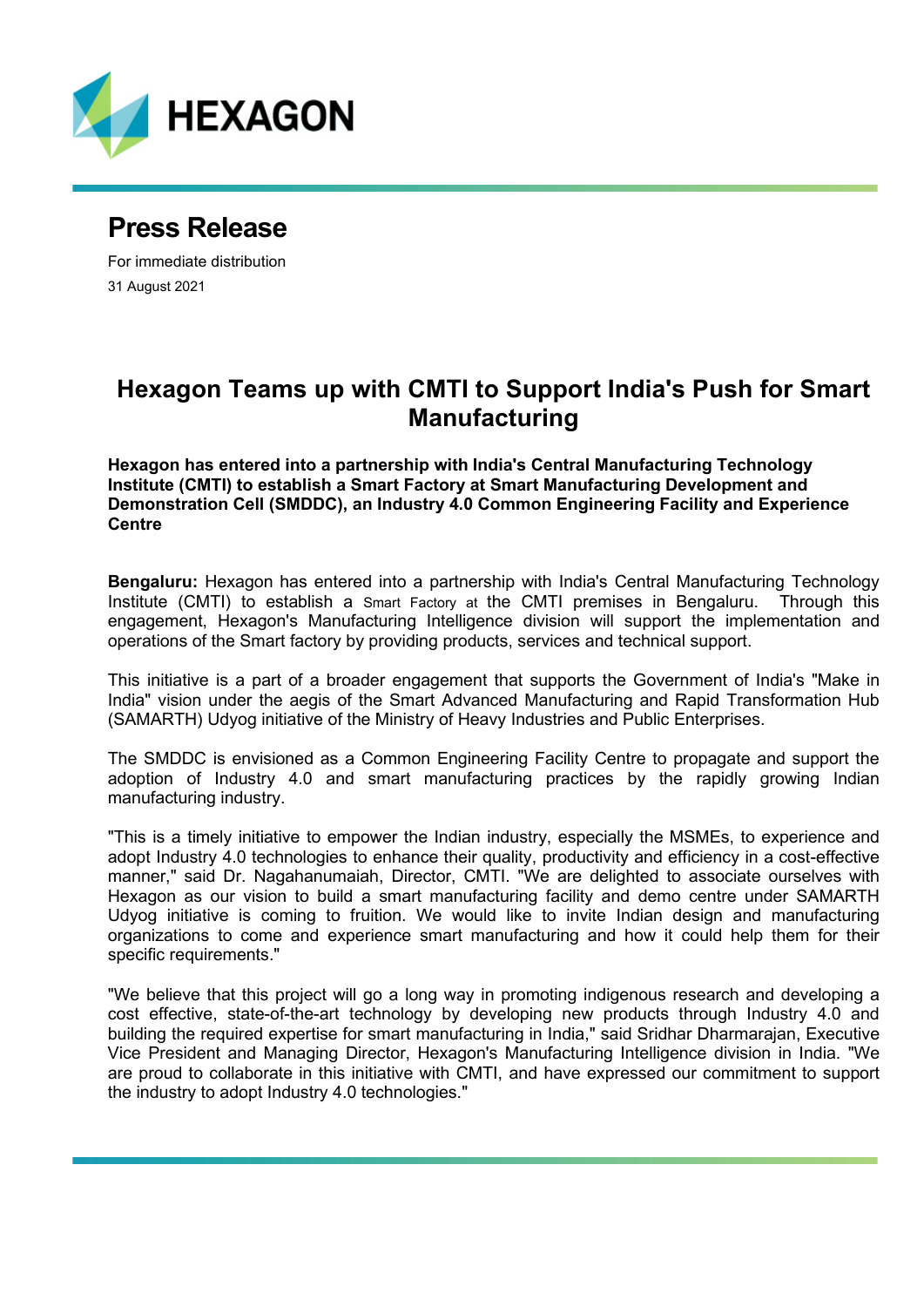

Hexagon will work with CMTI to establish a Smart Factory Demonstrator with a Digital Twin for Small & Medium Businesses with examples relating to CNC machining, sheet metal production and additive manufacturing. Employing Industry 4.0 / Smart Factory platforms, the Smart Factory Demonstrator showcase of the latest manufacturing technologies for these industries. The Demonstrator will focus on solution architectures that are modular and configurable enabling smaller businesses to experiment and scale with their needs. It includes a robust research and training platform that leverages part of the existing manufacturing infrastructure at CMTI.

In September 2019, MSC Software had signed a similar agreement with the government-supported IIT Delhi-AIA Foundation for Smart Manufacturing (FSM) to encourage the adoption of smart manufacturing among Small-to-Medium Enterprises (SMEs) in India.

Hexagon's digital twin capabilities help companies digitally transform manufacturing processes, seamlessly connecting data from throughout the process and converging the real and CAE worlds to drive continuous improvement. Hexagon's Manufacturing Intelligence division provides solutions that utilize data from design and engineering, production, and metrology to make manufacturing smarter.

#### **Contact:**

Dr Kaustubh Nande, Director, KAI, Hexagon Manudacturing Intelligence Email: kaustubh.nande@hexagon.com

### **About Hexagon**

*Hexagon is a global leader in sensor, software and autonomous solutions. We are putting data to work to boost efficiency, productivity, and quality across industrial, manufacturing, infrastructure, safety, and mobility applications.*

*Our technologies are shaping urban and production ecosystems to become increasingly connected and autonomous – ensuring a scalable, sustainable future.*

*Hexagon's Manufacturing Intelligence division provides solutions that utilise data from design and engineering, production and metrology to make manufacturing smarter. For more information, visit [hexagonmi.com.](http://www.hexagonmi.com/)*

*Hexagon (Nasdaq Stockholm: HEXA B) has approximately 20,000 employees in 50 countries and net sales of approximately 3.9bn EUR. Learn more at [hexagon.com](http://www.hexagon.com/) and follow u[s @HexagonAB.](https://twitter.com/hexagonab)*

### **About CMTI**

*'Central Manufacturing Technology Institute', [CMTI,](https://cmti-india.net/) is a Research & Development organisation focusing on providing 'Technology Solutions' to the manufacturing sector and assisting technological growth in the country. CMTI plays a key role*  in applied research, design and development (RD&D), technology forecasting, assimilation and dissemination of *manufacturing technology to Indian industries. CMTI is a registered Government of India Society, an autonomous institution under the administrative control of the Ministry of Heavy Industries & Public Enterprises, Government of India, governed by a Governing Council which has representation from the machine tool manufacturing and user industries, the Union Government and the Government of Karnataka.*

*CMTI has continuously aligned its facilities and expertise with the fast changing technology in thrust areas of manufacturing to support and serve the manufacturing sector. Smart manufacturing, Nanotechnology, Precision engineering, Metrology (Micro and Nano), Additive Manufacturing, Mechatronics, Vision and Image processing, Digital Design, Product Lifecycle Management (PLM) and Human Resource Development( creating 'Industry Ready' engineers) are the current areas of focus of the Institute.*